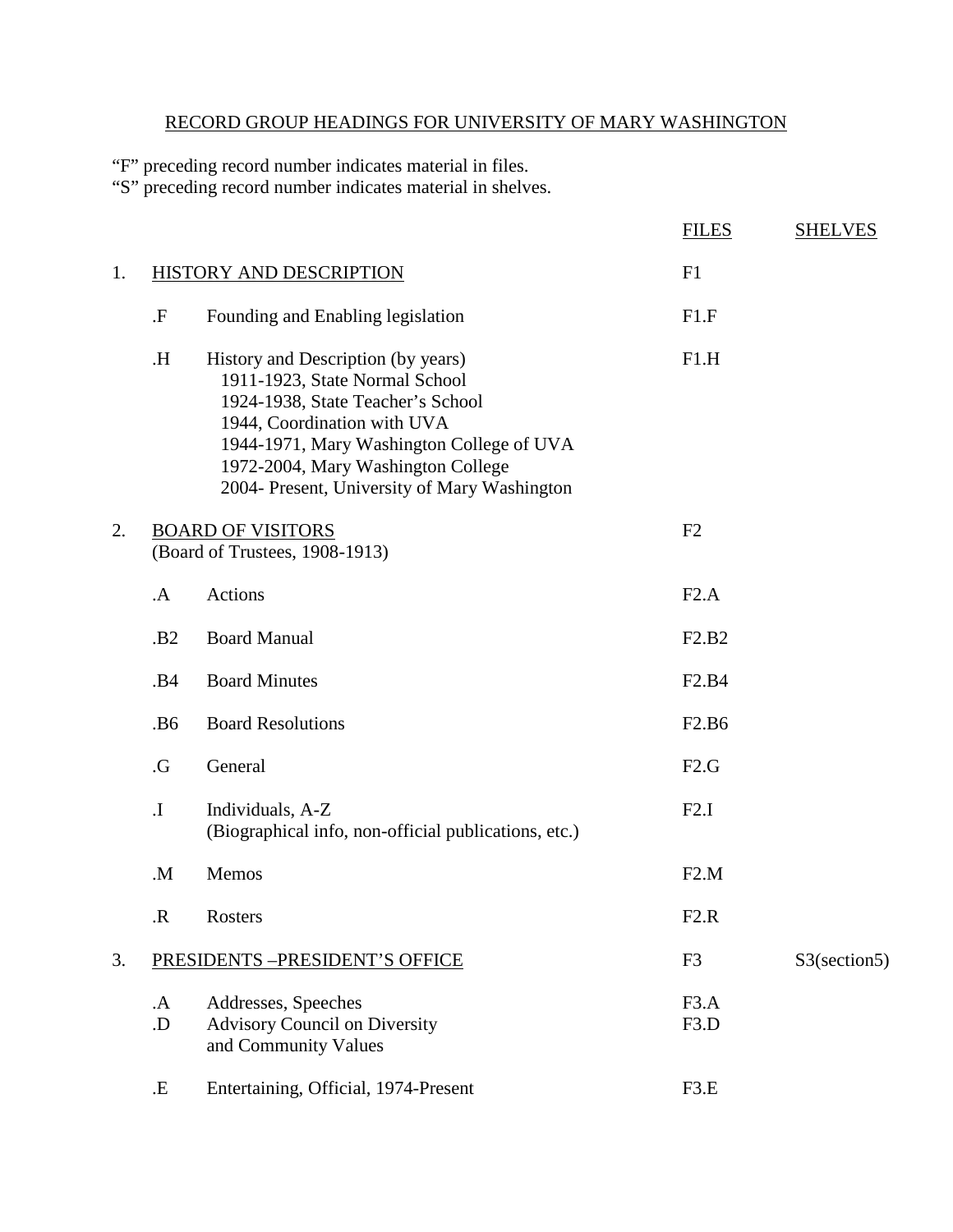|    |               | Fredericksburg Forum<br>(See 83 Events and Conferences Management)                                                                  |                   |      |
|----|---------------|-------------------------------------------------------------------------------------------------------------------------------------|-------------------|------|
|    | $\mathbf I$ . | Individuals, A-Z (biographical, etc.)<br>(See also individual president's boxes containing special<br>collections)                  | F3.I              |      |
|    | M.            | Memoranda                                                                                                                           | F <sub>3</sub> .M | S3.M |
|    | $\cdot$ P     | Programs/Great Lives                                                                                                                |                   | S3.P |
|    | $\mathbf R$   | Reports                                                                                                                             | F3.R              | S3.R |
|    | .S.           | Supplies                                                                                                                            | F3.S              |      |
| 4. |               | VICE PRESIDENTS - VICE PRESIDENT'S OFFICE                                                                                           | F <sub>4</sub>    |      |
|    | $\mathbf{A}$  | <b>Administrative Council</b>                                                                                                       | FA.A              |      |
|    | $\mathcal{C}$ | Correspondence                                                                                                                      | F4.C              |      |
|    | .G            | Graduate and Professional Studies, James Monroe Center for                                                                          | F4.G              |      |
|    | $\mathbf I$ . | Individuals, A-Z (Biographical materials)                                                                                           | F4.I              |      |
|    | M.            | Memoranda                                                                                                                           | F4.M              |      |
| 5. |               | <b>ACADEMIC AFFAIRS</b><br>(Formerly Dean of the College, Assistant deans - Dean's Office<br>*Vice President for Academic Services) | F <sub>5</sub>    |      |
|    | $\mathbf A$   | Academic Advising and Student Records, Office of                                                                                    | F5.A              |      |
|    | <b>B</b> .    | Calendar, Basic                                                                                                                     | F5.B              |      |
|    | $\mathcal{C}$ | Correspondence                                                                                                                      | F <sub>5</sub> .C |      |
|    | .D            | Dean of the Faculty & Vice President of Academic Affairs<br>(Formerly Duties of the Dean)                                           | F5.D              |      |
|    | $\mathbf I$ . | Individuals, (Academic Dean) A-Z<br>(Biographical materials)                                                                        | F5.I              |      |
|    | IN.           | <b>International Programs</b>                                                                                                       | F5.IN             |      |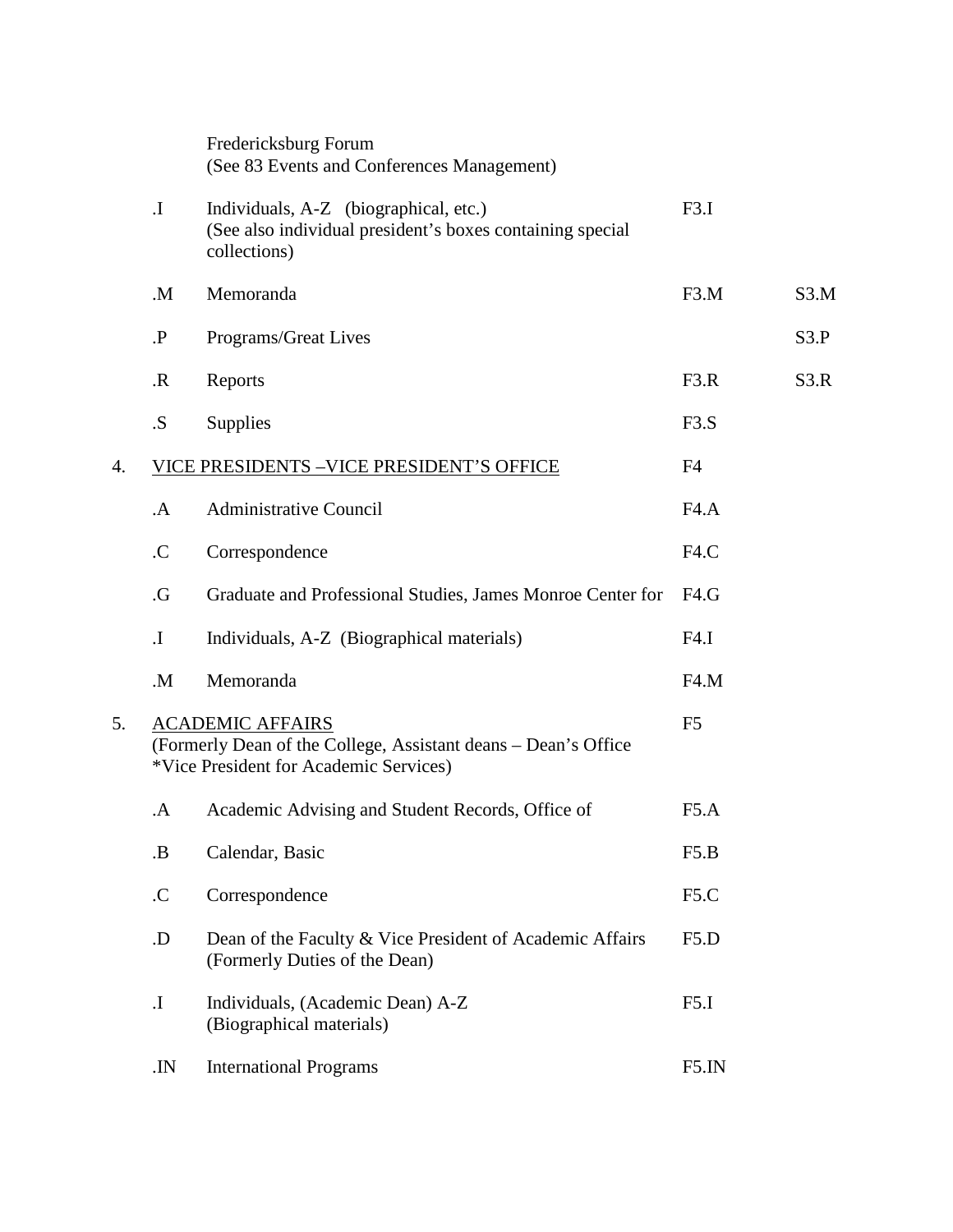|    | M.<br>$\cdot$ P           | Memoranda<br>Publications<br>(Dictionary of Academic Regulations, Academic Services<br>Newsletter, Outcome and Assessment Report, Dean's List,<br>$etc.$ )       | F5.M<br>F5.P      |                |
|----|---------------------------|------------------------------------------------------------------------------------------------------------------------------------------------------------------|-------------------|----------------|
| 6. | <b>OFFICE</b>             | ASSOCIATE DEAN OF THE COLLEGE - ASSOCIATE DEAN'S<br>(Office discontinued Sept. 1970, reinstated in 1980; Dean of<br>Women 1921-1956, Dean of Students 1956-1974) | F <sub>6</sub>    |                |
|    | $\mathcal{C}$             | Correspondence – Notices                                                                                                                                         | F <sub>6</sub> .C |                |
|    | $\overline{R}$            | Residence Life Handbook                                                                                                                                          | F6.R              |                |
| 7. |                           | <b>DEAN OF STUDENT SERVICES - DEAN'S OFFICE</b><br>(As of 6/2004: Student Affairs, See F16)                                                                      | F7                |                |
|    | $\mathcal{C}$             | <b>Campus Police</b>                                                                                                                                             | F7.C              |                |
|    | Η.                        | Office of Student Housing                                                                                                                                        | F7.H              |                |
|    | $\mathbf I$               | Individuals, A-Z<br>(Biographical materials)                                                                                                                     | F7.I              |                |
|    | M.                        | Memoranda                                                                                                                                                        | F7.M              |                |
| 8. | <b>OFFICER</b>            | <b>OFFICE OF THE CHIEF EXECUTIVE &amp; CHIEF FINANCIAL</b><br>(Formerly Comptroller – Comptroller's Office)                                                      | F <sub>8</sub>    | S <sub>8</sub> |
|    | <b>.B</b>                 | <b>Budgets</b>                                                                                                                                                   | F8.B              | S8.B           |
|    | $\mathcal{C}$             | Correspondence                                                                                                                                                   | F8.C              |                |
|    | $\cdot$ F                 | <b>Financial Reports</b>                                                                                                                                         | F8.F              | S8.F           |
|    | $\boldsymbol{\mathrm{I}}$ | Individuals, A-Z (Biographical materials)                                                                                                                        | F8.I              |                |
|    | $\mathbf{L}$              | Ledgers                                                                                                                                                          | F8.L              | S8.L           |
|    | $M_{\odot}$               | Memoranda                                                                                                                                                        | F8.M              |                |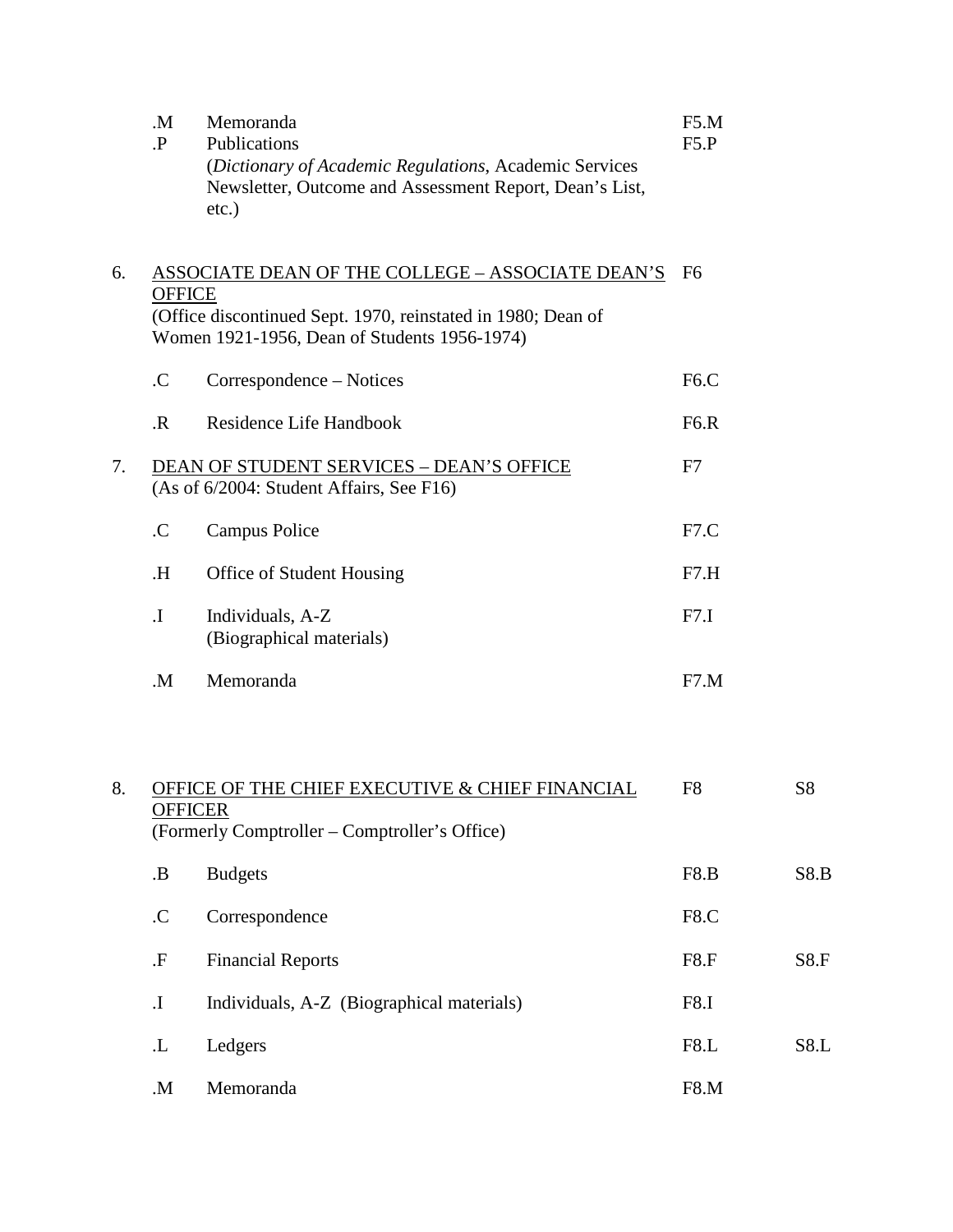| 9.  |                | OFFICE OF ADMISSION AND ENROLLMENT SERVICES<br>(To Sept. 1974- Office of Admissions; Sept. 1974-2004- Office of<br>Admissions and Financial Aid) | F <sub>9</sub>                  |       |
|-----|----------------|--------------------------------------------------------------------------------------------------------------------------------------------------|---------------------------------|-------|
|     | C              | Correspondence                                                                                                                                   | F9.C                            |       |
|     | $\cdot G$      | General                                                                                                                                          | F9.G                            |       |
|     | $\mathbf I$ .  | Individuals, A-Z (Biographical materials)                                                                                                        | F9.I                            |       |
|     | L.             | Loans                                                                                                                                            | F9.L                            |       |
|     | .M.            | Memoranda Announcements                                                                                                                          | F9.M                            |       |
|     | $\cdot$ P      | Publications - Profiles                                                                                                                          | F9.P                            |       |
|     | Q.             | Questionnaires                                                                                                                                   | F9.Q                            |       |
|     | $\mathbf{R}$   | Reports – Studies                                                                                                                                | F9.R                            |       |
|     | R <sub>2</sub> | Recruitment                                                                                                                                      | F9.R2                           |       |
|     | .S.            | Student Aid                                                                                                                                      | F9.S                            |       |
|     | .V             | Vice President for Enrollment                                                                                                                    | F9. V                           |       |
|     |                |                                                                                                                                                  |                                 |       |
| 10. |                | UNIVERSITY LIBRARIES                                                                                                                             | F10                             |       |
|     | .A             | Acquisitions - Accessions                                                                                                                        | F10.A                           | S10.A |
|     | A1             | Gifts, Library, Archives                                                                                                                         | F <sub>10</sub> .A <sub>1</sub> |       |
|     | .A2            | <b>Trinkle Associates</b>                                                                                                                        | F10.A2                          |       |
|     | .A4            | Archives                                                                                                                                         | F10.A4                          |       |
|     | $\mathcal{C}$  | Correspondence, Official                                                                                                                         | F10.C                           | S10.C |
|     | .D             | Description, General-Miscellany                                                                                                                  | F10.D                           |       |
|     | .E             | Exhibits                                                                                                                                         | F10.E                           |       |
|     | .E2            | 300,000 <sup>th</sup> Book Exhibit/ Celebration                                                                                                  | F10.E2                          |       |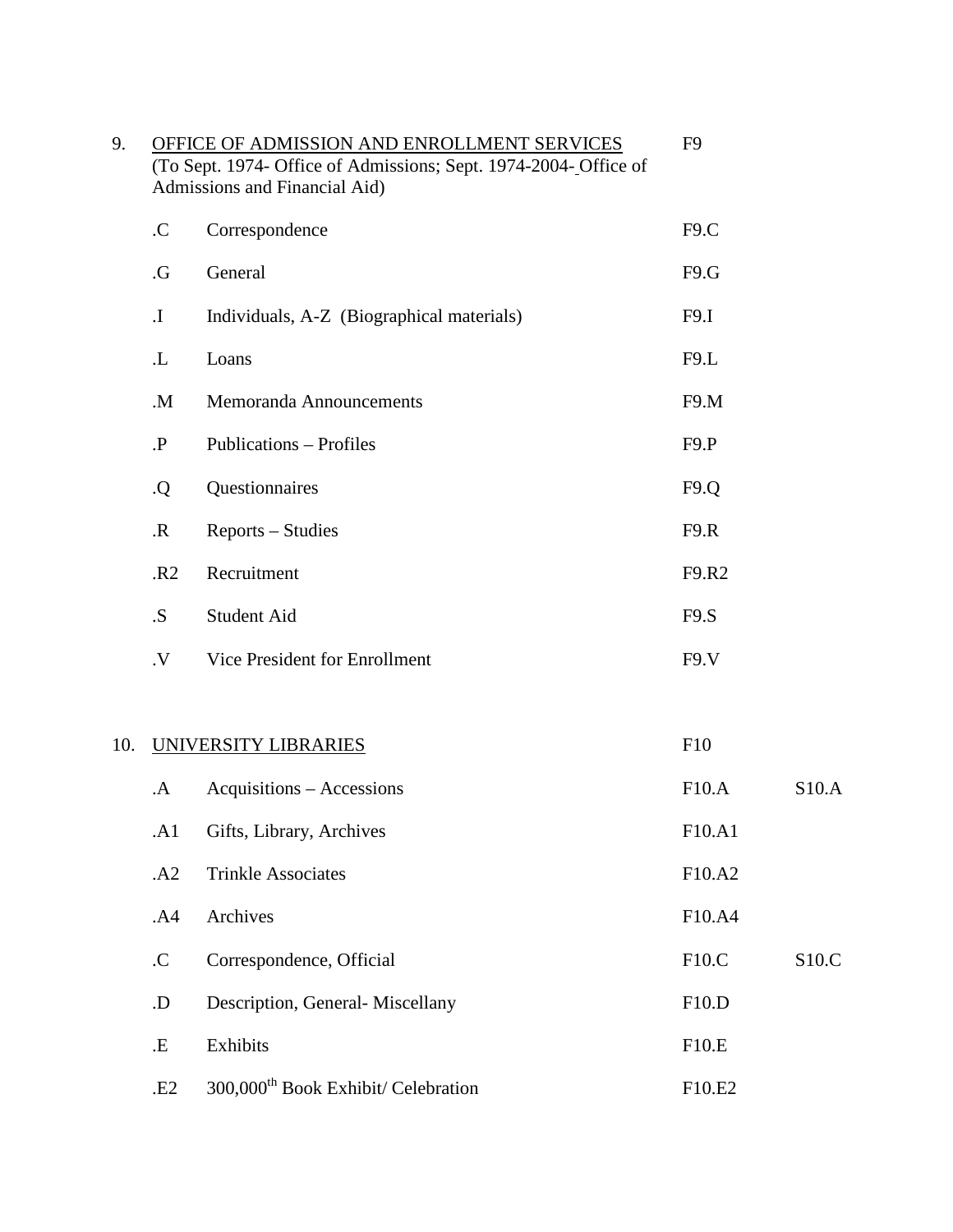|     | $\cdot G$                  | Grants & Grant Applications                                                                                                                                   | F10.G                                              |        |
|-----|----------------------------|---------------------------------------------------------------------------------------------------------------------------------------------------------------|----------------------------------------------------|--------|
|     | $\boldsymbol{\mathrm{I}}.$ | Individuals, A-Z (Biographical Information)                                                                                                                   | F10.I                                              |        |
|     | .M.                        | Memoranda-Notices                                                                                                                                             | F10.M                                              |        |
|     | ${\bf N}$                  | Projects, Programs, and Proposals                                                                                                                             | F10.N                                              |        |
|     | .N2                        | The Bullet Microfilm Project                                                                                                                                  | F10.N2                                             |        |
|     | O.                         | Orientation-Library Instruction                                                                                                                               | F10.O                                              |        |
|     | $\cdot$ P                  | Publications, General (Including Library Survival Kit)                                                                                                        | F10.P                                              |        |
|     | .P <sub>2</sub>            | <b>Bibliographies- Guides</b>                                                                                                                                 | F10.P2                                             |        |
|     | <b>P4</b> .                | Handbooks                                                                                                                                                     | F10.P4                                             |        |
|     | .P <sub>6</sub>            | <b>Staff Manuals</b>                                                                                                                                          | F10.P6                                             |        |
|     | .P8                        | <b>Occasional Papers</b>                                                                                                                                      | (See<br>archives<br>shelf list<br>O27.7,<br>M3690) |        |
|     | .P10                       | News and Views (Formerly Trinkle Little Star)                                                                                                                 | F10.P10                                            |        |
|     | $\cdot$ R                  | Reports-Annual and Other                                                                                                                                      | F10.R                                              |        |
|     | R <sub>2</sub>             | <b>Circulation Records</b>                                                                                                                                    | F10                                                | S10.R2 |
|     | .R4                        | Rare Book Room                                                                                                                                                | F10.R4                                             |        |
|     | .S.                        | <b>Seminars</b>                                                                                                                                               | F10.S                                              |        |
|     | .S1                        | <b>Speakers (Library Sponsored)</b>                                                                                                                           | F <sub>10.S<sub>1</sub></sub>                      |        |
|     | .52                        | <b>Student Aides</b>                                                                                                                                          | F10.S2                                             |        |
|     | $T$ .                      | E. Lee Trinkle Memorabilia                                                                                                                                    | F10.T                                              | S10.T  |
| 11. |                            | <b>OFFICE OF THE REGISTRAR</b><br>(Formerly: Registrar- Office of the Registrar; To September 1974-<br>Director of Financial Aid and Office of the Registrar) | F11                                                |        |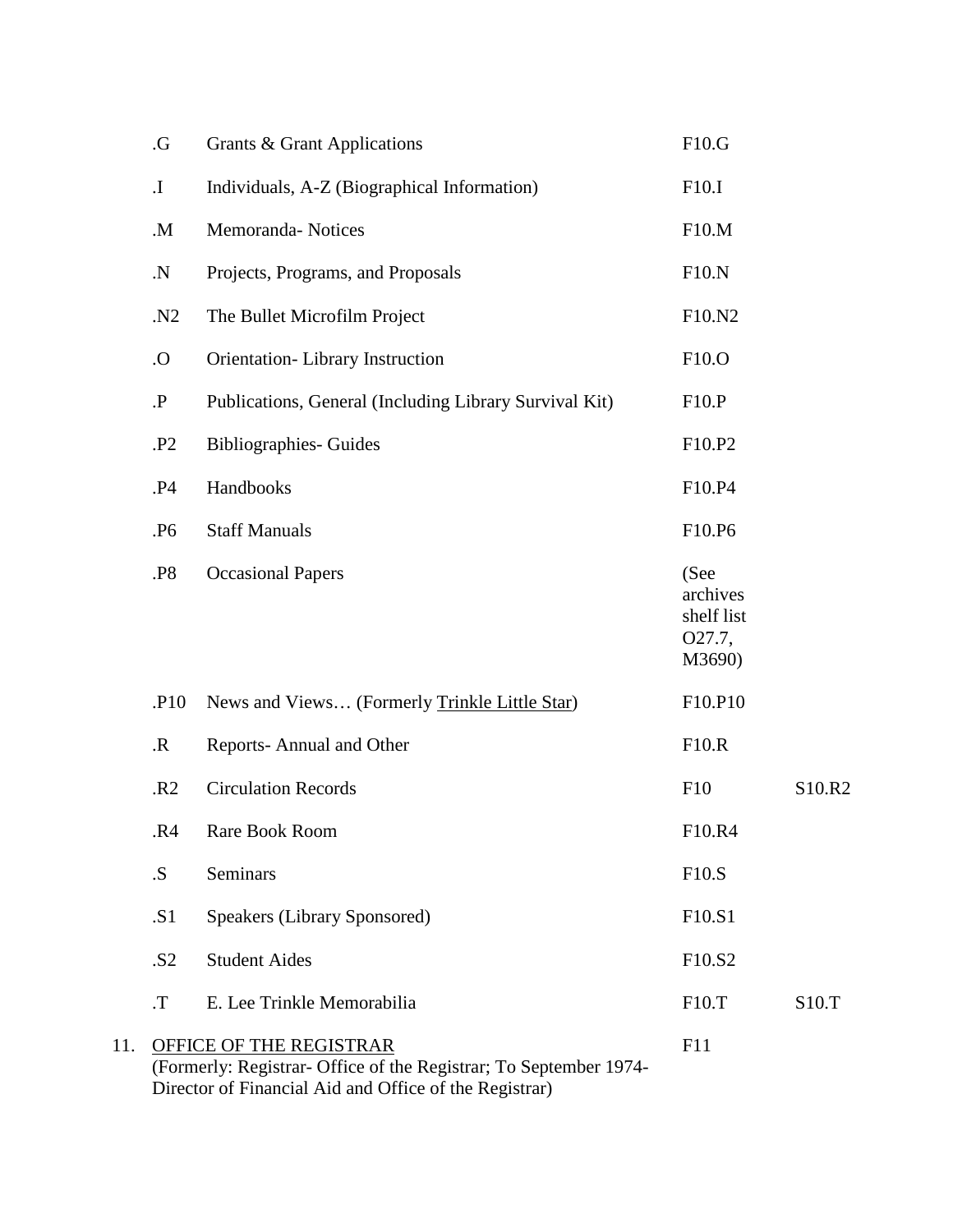|     | .E                 | <b>Examination Schedules</b>                                                                                                                                                                                                                                                                                               | F11.E             |       |
|-----|--------------------|----------------------------------------------------------------------------------------------------------------------------------------------------------------------------------------------------------------------------------------------------------------------------------------------------------------------------|-------------------|-------|
|     | $\mathbf I$ .      | Individuals, A-Z (Biographical Materials)                                                                                                                                                                                                                                                                                  | F11.I             |       |
|     | $\mathbf N$        | <b>Notices</b>                                                                                                                                                                                                                                                                                                             | F11.N             |       |
|     | $\cdot$ R          | Reports                                                                                                                                                                                                                                                                                                                    | F11.R             |       |
|     | .S.                | <b>Student record Books</b>                                                                                                                                                                                                                                                                                                | F11.S             |       |
| 12. |                    | OFFICE OF ALUMNI RELATIONS<br>(Formerly Alumni Affairs)                                                                                                                                                                                                                                                                    | F12               |       |
|     | $\mathcal{C}$      | Correspondence, Official                                                                                                                                                                                                                                                                                                   | F12.C             |       |
|     | $\mathbf I$ .      | Individuals, A-Z                                                                                                                                                                                                                                                                                                           | F12.1             |       |
| 13. |                    | OFFICE OF UNIVERSITY RELATIONS AND<br><b>COMMUNICATIONS</b><br>(News Bureau to 1967/1968. From 1962-1968, part of the Office of<br>Admissions, Directed by Mr. Michael Houston, as Director of<br>Admissions & Informational Services, previously Office of<br>University Relations and Legislative Affairs prior to 2007) | F13               |       |
|     | $\mathbf A$        | Audiovisuals $- A$ to $Z$                                                                                                                                                                                                                                                                                                  | F13.A             | S13.A |
|     | $\mathcal{C}$      | Correspondence, General & Working Papers                                                                                                                                                                                                                                                                                   | F13.C             |       |
|     | $\mathbf I$ .      | Individuals, A-Z (Biographical Materials)                                                                                                                                                                                                                                                                                  | F13.I             |       |
|     | M.                 | Memoranda-Announcements<br>Grapevine (Campus)                                                                                                                                                                                                                                                                              | F13.M<br>See F.70 |       |
|     | $\cdot \mathbf{P}$ | Publicity Materials and Publications $A - Z$                                                                                                                                                                                                                                                                               | F13.P             |       |
|     | .P3                | Media Resources Guide                                                                                                                                                                                                                                                                                                      | F13.P3            |       |
|     |                    | <b>News Releases</b>                                                                                                                                                                                                                                                                                                       |                   |       |
|     | $\mathbf R$        |                                                                                                                                                                                                                                                                                                                            | F13.R             | S13.R |
|     | .R2                | <b>Release Records</b>                                                                                                                                                                                                                                                                                                     | F13.R2            |       |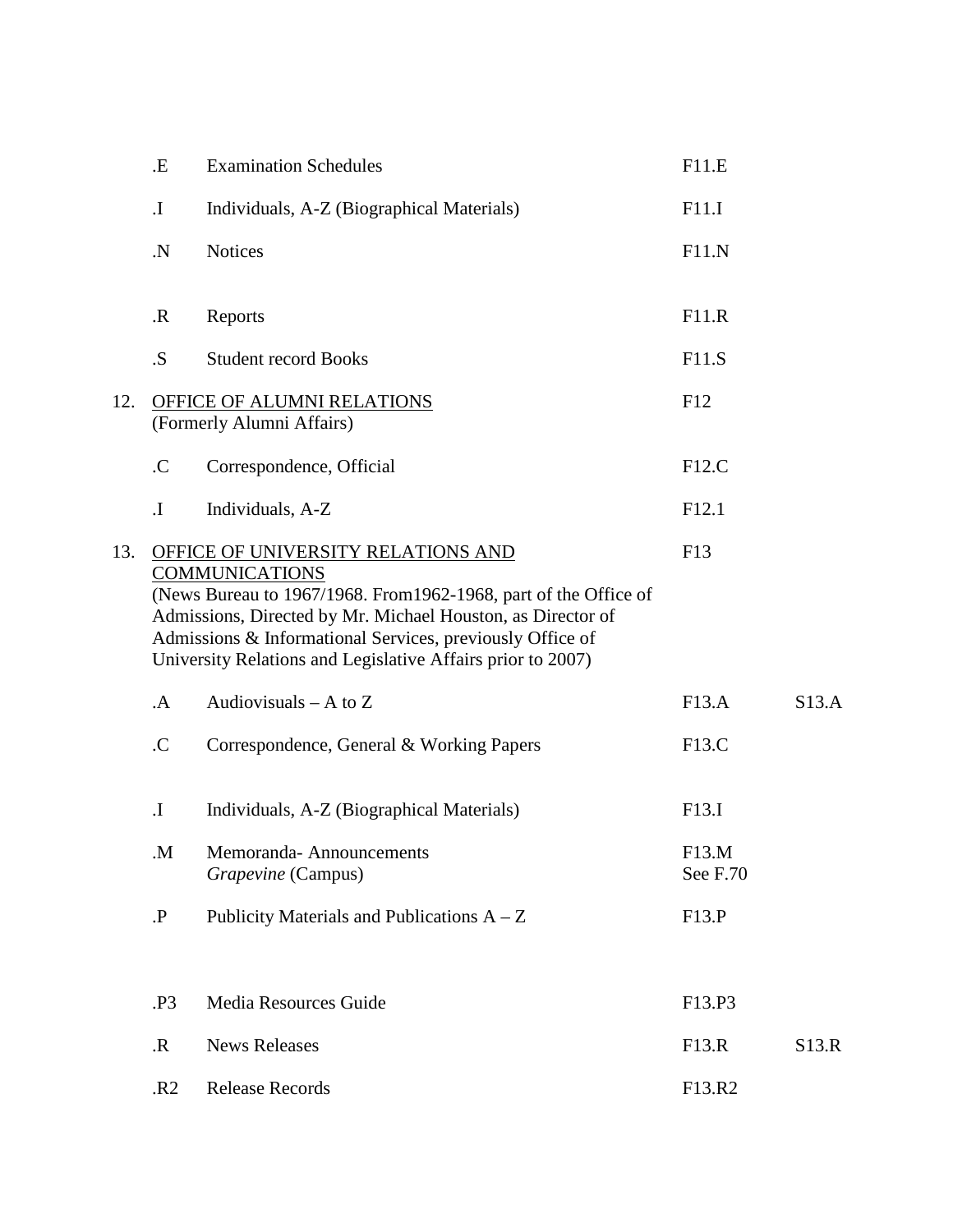|     | $\cdot$ V     | Senior Vice President for Advancement & College<br>Relations                                                                                | F13.V              |
|-----|---------------|---------------------------------------------------------------------------------------------------------------------------------------------|--------------------|
| 14. |               | OFFICE OF HUMAN RESOURCES<br>(Formerly Personnel Office)                                                                                    | F14                |
|     | .E            | Equal Opportunity Info.                                                                                                                     | F14.E              |
|     | Н.            | <b>Employee Handbook</b>                                                                                                                    | F14.H              |
|     | $\mathbf I$   | Individuals, A-Z (Non-Faculty) (Biographical Materials)                                                                                     | F14.I              |
|     | .M.           | Memoranda-Announcements                                                                                                                     | F14.M              |
|     | $\mathbf R$   | Reports                                                                                                                                     | F14.R              |
|     |               |                                                                                                                                             |                    |
| 15. |               | <b>OFFICE OF CAREER SERVICES</b><br>(Formerly Placement Bureau)                                                                             | F15                |
|     | $\mathcal{C}$ | Career Day & Occupational Fair                                                                                                              | F15.C              |
|     | .G            | General                                                                                                                                     | F15.G              |
|     | $\mathbf I$ . | Individuals, A-Z (Biographical Materials)                                                                                                   | F15.I              |
|     | $\mathbf N$   | Newsletters                                                                                                                                 | F15.N              |
|     | $\cdot$ P     | Publications                                                                                                                                | F15.P              |
|     | $\mathbf R$   | Reports                                                                                                                                     | F15.R              |
| 16. |               | <b>STUDENT AFFAIRS (See also F7)</b><br>(To 1970- Office of the Director of Student Affairs. Merged, 1970,<br>with Dean of Students Office) | F <sub>16</sub>    |
|     | $\mathcal{C}$ | Community Outreach and Resources (COAR)                                                                                                     | F16.C              |
|     | .G            | General                                                                                                                                     | F16.G              |
|     | $M_{\cdot}$   | (Coordination of) Student Minority Affairs                                                                                                  | F16.M              |
|     | $\cdot$ V     | Vice President for Student Affairs & Dean of Students                                                                                       | F <sub>16</sub> .V |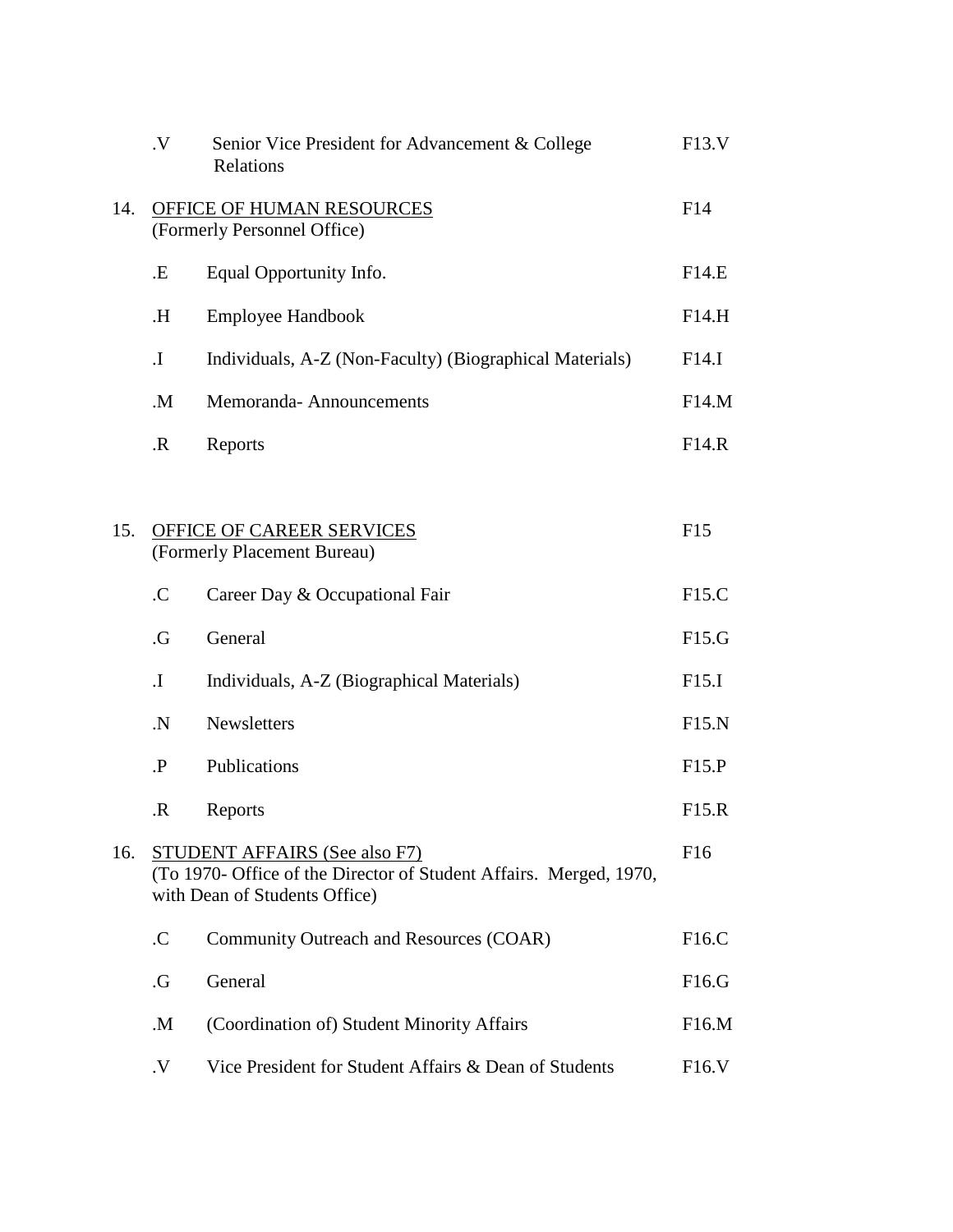|     | .S.            | Dean of Student Life                                                                                | F16.S             |                 |
|-----|----------------|-----------------------------------------------------------------------------------------------------|-------------------|-----------------|
| 17. |                | DOCUMENT CENTER<br>(Formerly Printing Office)                                                       | F17               |                 |
| 18. |                | PSYCHOLOGICAL SERVICES CENTER<br>(Formerly Counseling Center)                                       | F18               |                 |
|     | $\mathbf I$ .  | Individuals, A-Z (Biographical Materials)                                                           | F18.I             |                 |
| 19. | $\mathbf{P}$   | Pre-College Workshop<br>STUDENT HEALTH CENTER<br>(Formerly Health Services)                         | F18.P             |                 |
|     | $\mathcal{C}$  | Correspondence                                                                                      | F19               |                 |
|     | $\mathbf I$    | Individuals, A-Z (Biographical Materials)                                                           | F <sub>19.I</sub> |                 |
|     | .M.            | Memoranda                                                                                           | F19.M             |                 |
|     | $\mathbf R$    | Reports                                                                                             | F19.R             | S19.R           |
| 20. |                | <b>SPECIAL REPORTS, SELF-STUDIES, A-Z</b><br>(Biographical Materials)                               | F20               | S <sub>20</sub> |
| 21. | $\mathbf A$    | COLLEGE OF GRADUATE AND PROFESSIONAL STUDIES<br>(Formerly James Monroe Center)<br>Audiovisuals, A-Z | F21<br>F21.A      |                 |
|     | .G             | General                                                                                             | F21.G             |                 |
|     | L.             | <b>Master of Liberal Studies</b>                                                                    | F21.L             |                 |
|     | $M_{\cdot}$    | Academic and Graduate Council Minutes                                                               | F21.M             |                 |
|     | $\mathbf{V}$   | Vice President of Graduate & Professional Studies & Dean<br>of the JMC Faculty                      | F21.V             |                 |
| 24. | <b>FACULTY</b> |                                                                                                     | F24               | S <sub>24</sub> |
|     | .A             | Appointments                                                                                        | F24.A             |                 |
|     | .A2            | Activities                                                                                          | F24.A2            |                 |
|     | .A4            | Advisors                                                                                            | F24.A4            |                 |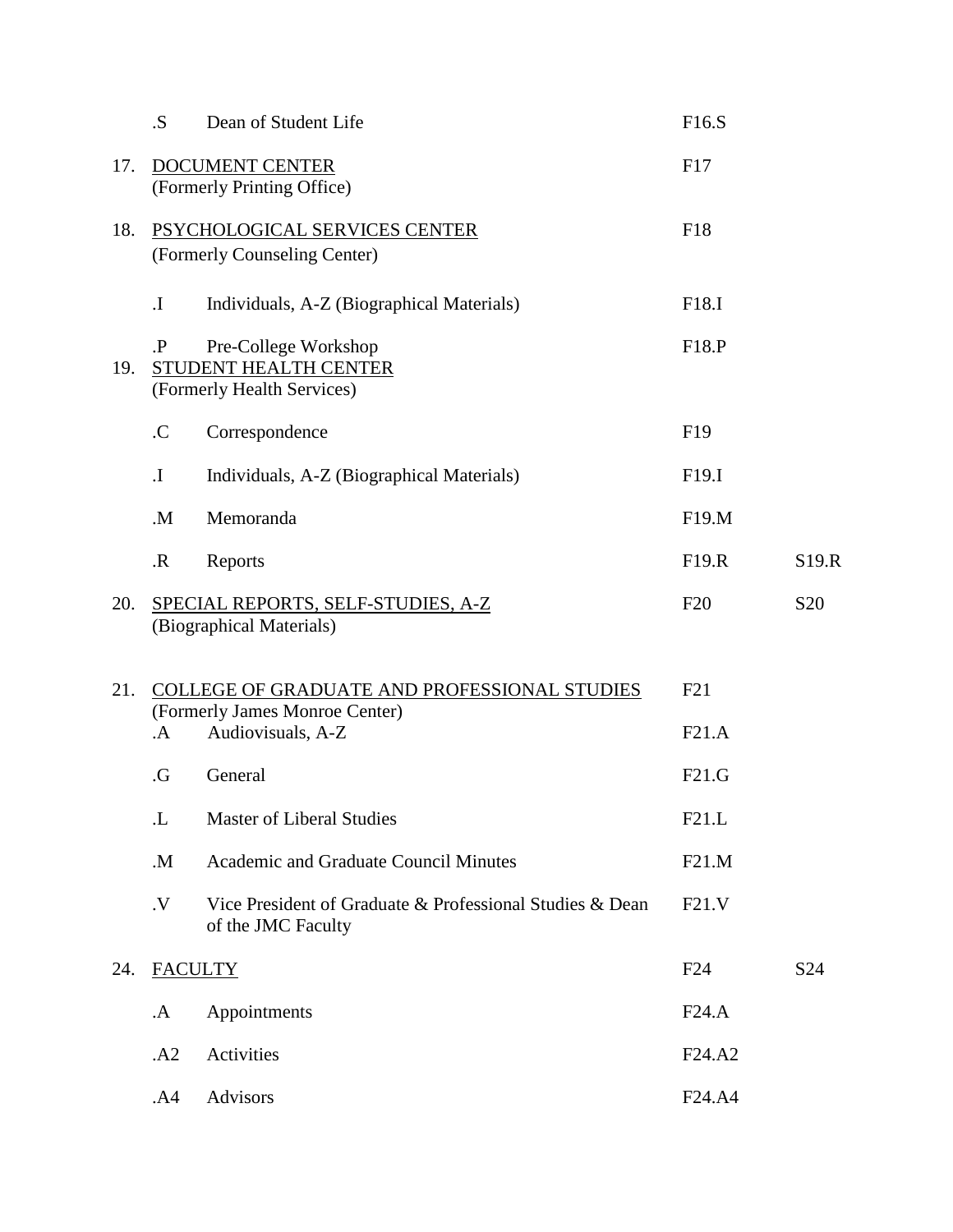|     | C <sub>2</sub>     | <b>Committee Assignments</b>                                                                         | F24.C2                          |                                 |
|-----|--------------------|------------------------------------------------------------------------------------------------------|---------------------------------|---------------------------------|
|     | .C4                | Committees, A-Z On Course/Writing Intensive                                                          | F24.C4                          | S <sub>24</sub> .C <sub>4</sub> |
|     | .H <sub>2</sub>    | <b>Faculty Handbooks</b>                                                                             | F24.H2                          |                                 |
|     | H4.                | <b>Faculty Advisor's Handbooks</b>                                                                   | F24.H4                          |                                 |
|     | $\mathbf{I}.$      | Individuals, A-Z (Biographical Materials & Publications)                                             | F24.I                           | S24.I                           |
|     | $\mathbf{L}$       | Lists – Miscellaneous<br>Scope Note: Miscellaneous lists of faculty, ex.<br>Summer teaching faculty. | F24.L                           |                                 |
|     | $M_{\cdot}$        | <b>Minutes of Faculty Meetings</b>                                                                   | F24.M                           | S24.M                           |
|     | $\cdot \mathbf{P}$ | <b>Professional Memberships</b>                                                                      | F24.P                           |                                 |
|     | .P <sub>2</sub>    | <b>Publications, Official Listings</b>                                                               | F <sub>24</sub> .P <sub>2</sub> |                                 |
|     | .P3                | <b>Public Education Service</b>                                                                      | F24.P3                          |                                 |
|     | $\mathbf{R}$       | Rules of Order for Faculty Members                                                                   | F24.R                           |                                 |
|     | .S.                | <b>Student Reaction Questionnaires</b>                                                               | F24.S                           |                                 |
|     | .SP                | Special Programs - R&G                                                                               | F24.SP                          |                                 |
|     | $T$ .              | Teacher's Schedule Cards                                                                             | F24.T                           |                                 |
|     | .W                 | Faculty Wives A-Z, Faculty Wives Club                                                                | F24.W                           |                                 |
| 25. |                    | DEPARTMENTS, ACADEMIC (A-Z)<br>(Sub-Arranged Alphabetically by Name of Department)                   | F25                             |                                 |
|     | .A                 | Audiovisuals                                                                                         |                                 | S25.A                           |
|     | .E                 | Extension Courses from U.VA.                                                                         | F25.E                           |                                 |
|     | .E2                | <b>Teacher Certification</b>                                                                         | F <sub>25.E<sub>2</sub></sub>   |                                 |
|     | .E3                | Events                                                                                               | F <sub>25</sub> .E <sub>3</sub> |                                 |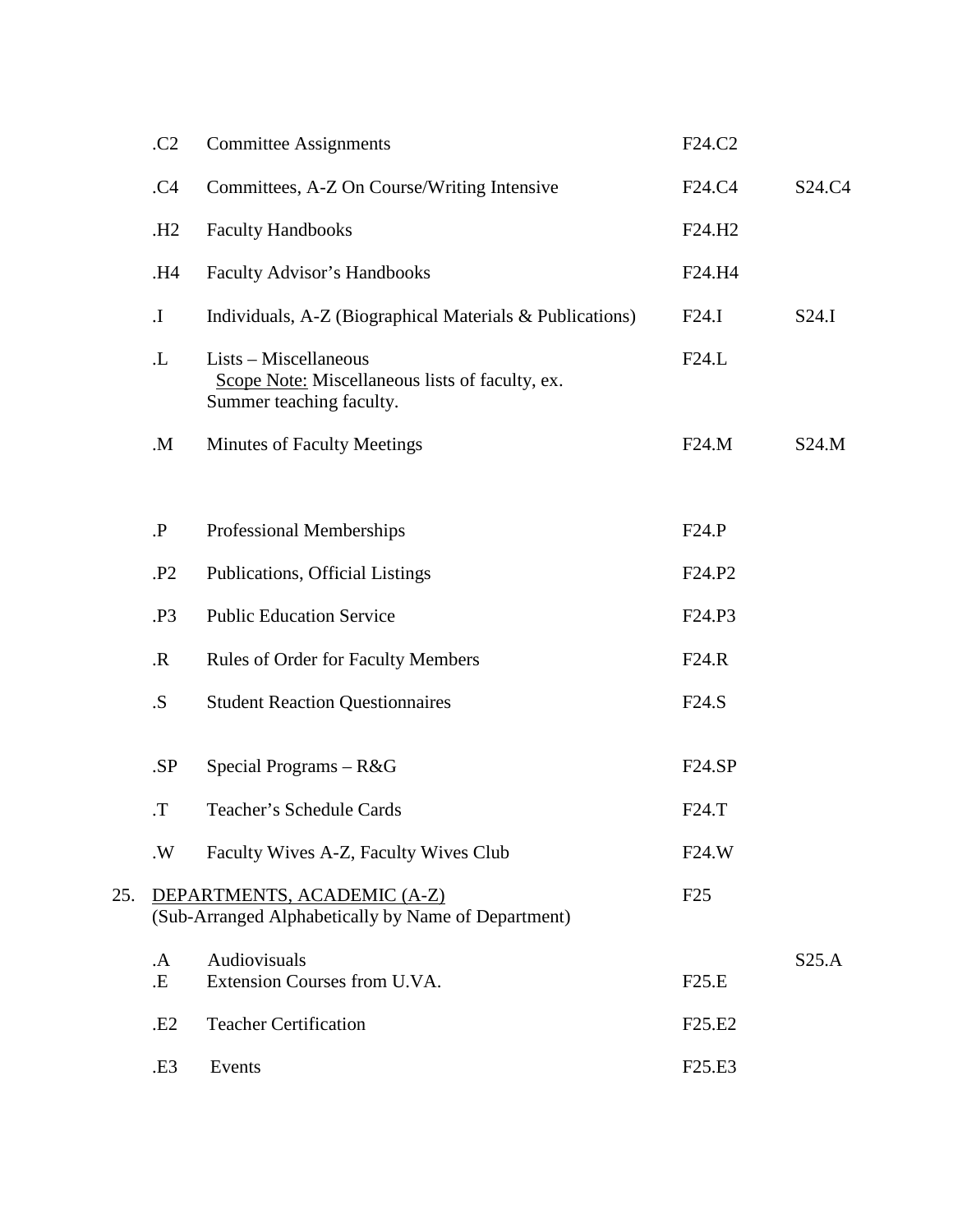|     | .G         | General                                                                                                                                                                                                                                                                                                                                                                 | F25.G                           |                                 |
|-----|------------|-------------------------------------------------------------------------------------------------------------------------------------------------------------------------------------------------------------------------------------------------------------------------------------------------------------------------------------------------------------------------|---------------------------------|---------------------------------|
|     | M.         | Minutes: Dept. Chairmen's Meetings                                                                                                                                                                                                                                                                                                                                      | F25.M                           |                                 |
|     |            | * College Community Orchestra Under Music Dept.                                                                                                                                                                                                                                                                                                                         |                                 |                                 |
| 26. |            | <b>SUMMER SESSIONS</b>                                                                                                                                                                                                                                                                                                                                                  | F26                             |                                 |
|     | <b>B</b> . | <b>Basketball Camp</b>                                                                                                                                                                                                                                                                                                                                                  | F26.B                           |                                 |
|     | .G         | General                                                                                                                                                                                                                                                                                                                                                                 | F26.G                           |                                 |
|     | M.         | Music, Summer School of                                                                                                                                                                                                                                                                                                                                                 | F26.M                           |                                 |
|     | .M2        | Marine Biology Summer Course                                                                                                                                                                                                                                                                                                                                            | F26.M2                          |                                 |
|     | .S.        | <b>Study Tours</b>                                                                                                                                                                                                                                                                                                                                                      | F26.S                           |                                 |
|     | .S2        | Soccer Camp                                                                                                                                                                                                                                                                                                                                                             | F <sub>26.S<sub>2</sub></sub>   |                                 |
| 27. |            | SPECIAL PROGRAMS (A-Z)<br>(Sub-Arranged Alphabetically by Name of Program. Includes<br>Honors Program; Freshman Orientation; Distinguished Visitor in<br>Residence; U.S. India Women's College Exchange Program;<br>Eminent Scholars Program; Liberal Arts Seminars, James Farmer<br>Scholars Program, Etc.)<br>Internship; Bachelor of Liberal Arts (BLS); BLS-minutes | F27                             | S27                             |
| 28. |            | DEGREES, HONORS, AWARDS                                                                                                                                                                                                                                                                                                                                                 | F <sub>28</sub>                 | S <sub>28</sub>                 |
|     | .A2        | <b>Faculty Awards</b>                                                                                                                                                                                                                                                                                                                                                   | F <sub>28</sub> .A <sub>2</sub> | S <sub>28</sub> .A <sub>2</sub> |
|     | .A4        | <b>Student Awards</b>                                                                                                                                                                                                                                                                                                                                                   | F28.A4                          |                                 |
|     | .A6        | <b>Student Honors</b>                                                                                                                                                                                                                                                                                                                                                   | F28.A6                          |                                 |
|     | .A8        | Alumni Awards                                                                                                                                                                                                                                                                                                                                                           | F <sub>28</sub> .A <sub>8</sub> |                                 |
|     | .D         | Diplomas                                                                                                                                                                                                                                                                                                                                                                | F28.D                           |                                 |
|     | .G         | General                                                                                                                                                                                                                                                                                                                                                                 | F28.G                           |                                 |
|     | Η.         | Honorary Doctorate of Humane Letters                                                                                                                                                                                                                                                                                                                                    | F28.H                           |                                 |
| 29. |            | SCHOLARSHIP, MEMORIAL FUNDS (A-Z)<br>(Sub-Arranged Alphabetically by Name of Scholarship or Fund)                                                                                                                                                                                                                                                                       | F <sub>29</sub>                 |                                 |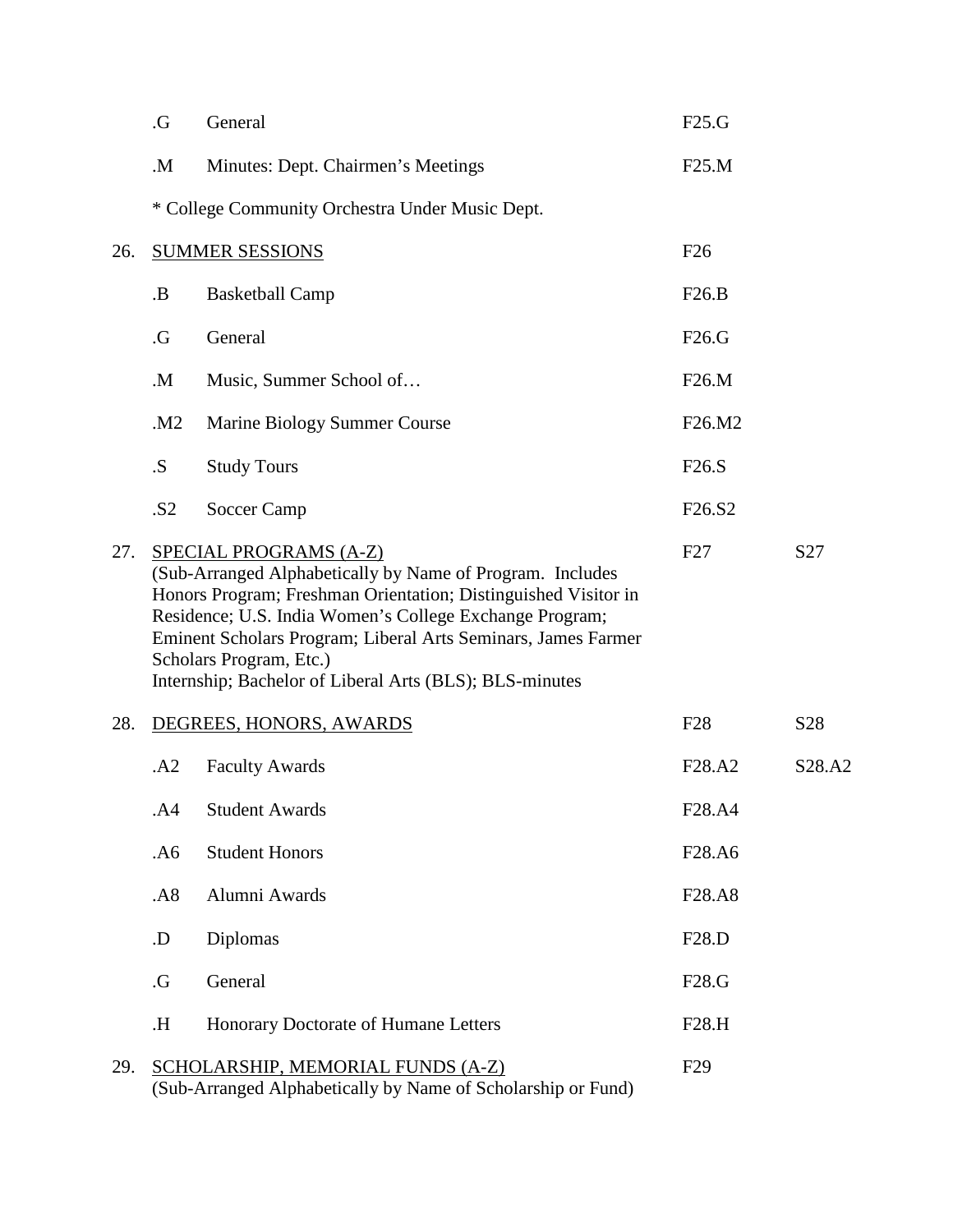|     | .G                     | General                                                                                            | F29.G  |       |
|-----|------------------------|----------------------------------------------------------------------------------------------------|--------|-------|
| 30. |                        | <b>GRANTS (A-Z)</b><br>(Sub-Arranged Alphabetically by Name of Grant)                              | F30    |       |
|     | $\cdot G$              | General                                                                                            | F30.G  |       |
|     | $\cdot$ P              |                                                                                                    | F30.P  |       |
| 31. | <b>GIFTS</b>           |                                                                                                    | F31    |       |
|     | $\mathcal{C}$          | <b>Class Gifts</b>                                                                                 | F31.C  |       |
|     | $\cdot G$              | General                                                                                            | F31.G  |       |
| 32. |                        | COMMENCEMENT EXERCISES, SPEAKERS, ETC.                                                             | F32    |       |
|     | $\mathbf{A}$           | Audio-Visuals                                                                                      | F32.A  |       |
|     | .G                     | General                                                                                            | F32.G  |       |
|     | $\mathbf{P}$           | Programs                                                                                           | F32.P  | S32.P |
|     | .S2                    | Commencement Speakers - Speeches                                                                   | F32.S2 |       |
|     | .S4                    | <b>Baccalaureate Speakers - Speeches</b>                                                           | F32.S4 |       |
| 33. | $\cdot G$<br>$\cdot$ P | ATHLETICS, HEALTH, and PHYSICAL EDUCATION<br>General<br>Publications<br>Sports, General Newsletter | F33    |       |
|     | .S.                    | Sports Programs (A-Z)                                                                              |        |       |
| 36. |                        | STUDENTS. GENERAL.                                                                                 | F36    |       |
| 38. |                        | STUDENT ACTIVITIES AND COMMUNITY SERVICE                                                           | F38    |       |
|     | .A                     | Activities, General                                                                                | F38.A  | S38.A |
|     | .A2                    | <b>Student Art Show</b>                                                                            | F38.A2 |       |
|     | .C2                    | Concerts, General                                                                                  | F38.C2 |       |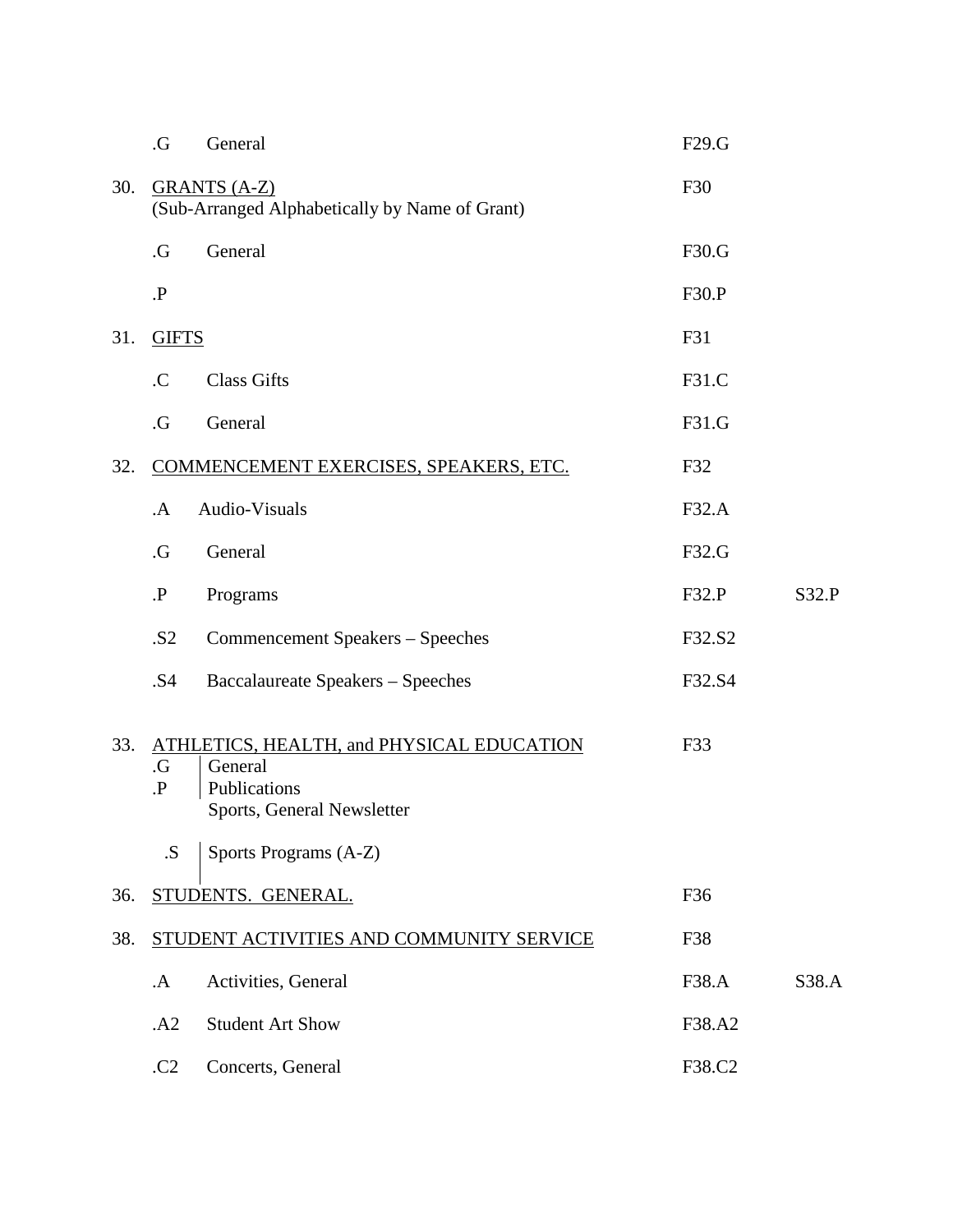|     | .C4                        | <b>Concert Series/Lyceum</b>                              | F38.C4 |        |
|-----|----------------------------|-----------------------------------------------------------|--------|--------|
|     | .C6                        | <b>Concerts, Publicity Releases</b>                       | F38.C6 |        |
|     | .D                         | Dormitory Life                                            | F38.D  |        |
|     | .D <sub>2</sub>            | Day Students/Commuting Students                           | F38.D2 |        |
|     | $\cdot G$                  | <b>Student Government (CPB)</b>                           | F38.G  |        |
|     | .G <sub>2</sub>            | <b>Student Government - Minutes</b>                       | F38.G2 |        |
|     |                            | <b>Student Senate</b>                                     |        |        |
|     | Η.                         | Honor System                                              | F38.H  |        |
|     |                            |                                                           |        |        |
|     | $\boldsymbol{\mathrm{I}}.$ | Individual Classes (Freshman, Sophomore, Junior & Senior) | F38.I  |        |
|     | $\cdot \mathbf{P}$         | Publications                                              | F38.P  |        |
|     | $\mathbf R$                | Religious Life                                            | F38.R  |        |
|     | S                          | <b>Speakers on Campus</b>                                 | F38.S  |        |
|     |                            |                                                           |        |        |
| 39. |                            | <b>CLUBS AND HONORARIES (A-Z)</b>                         | F39    | S39    |
| 41. |                            | (Sub-Arranged Alphabetically by Name of Club or Honorary) | F41    |        |
|     |                            | COLLEGE SONGS, COLORS, NAME, MACE, LOGOS                  |        |        |
|     | $\cdot$ L                  | Logos                                                     | F41.L  |        |
| 42. | <b>EXHIBITS</b>            |                                                           | F42    |        |
|     | .A2                        | Exhibitions - Art                                         | F42.A2 | S42.A2 |
|     | .A4                        | Annual Exhibition of Contemporary Art                     | F42.A4 |        |
|     | $\mathcal{C}$              | <b>Art Exhibition Catalogs</b>                            | F42.C  |        |
|     | $\cdot G$                  | General                                                   | F42.G  |        |
| 43. |                            | <b>INAUGURATIONS - CEREMONIES ATTENDED BY UMW</b>         | F43    | S43    |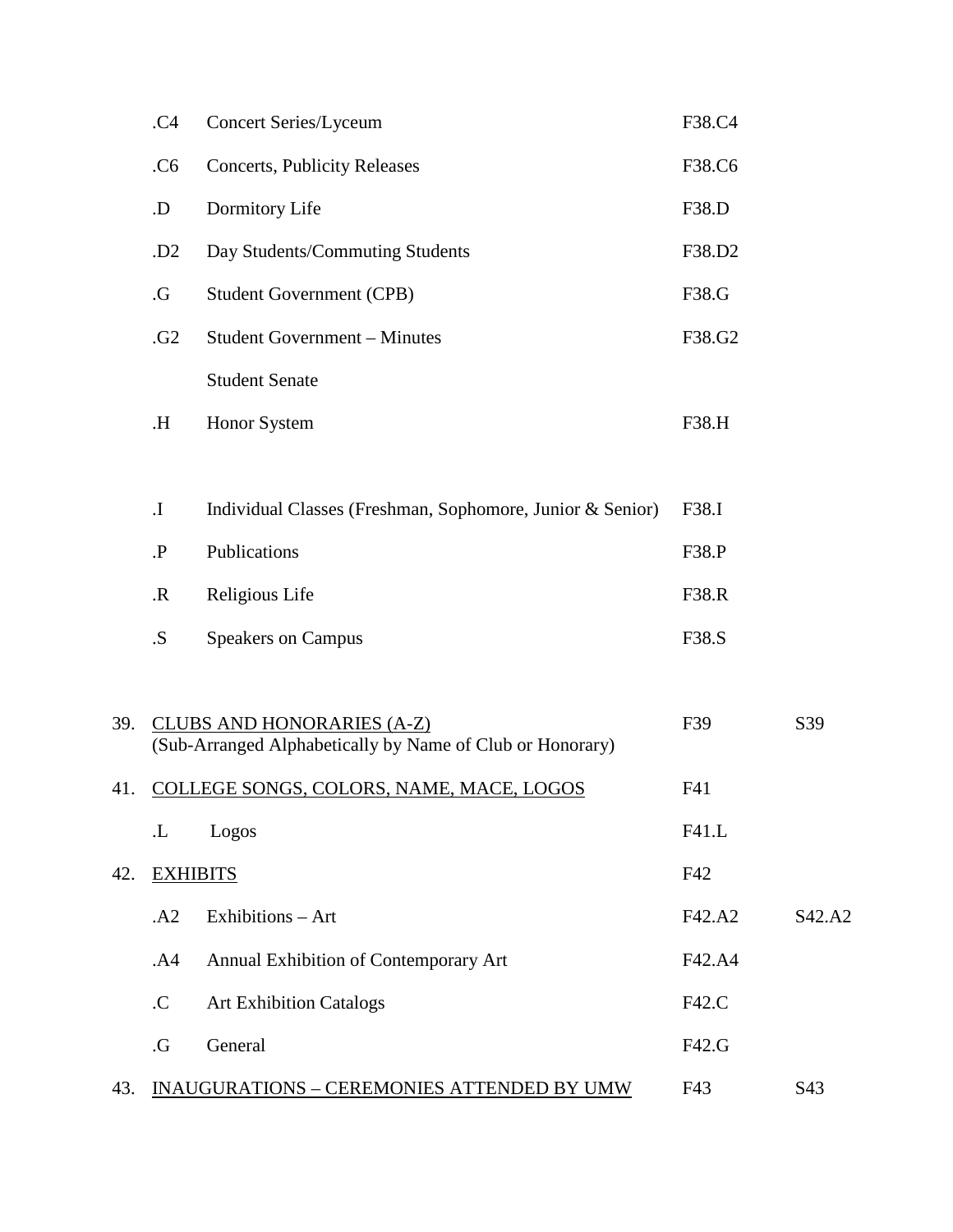## REPRESENTATIVES

| 44. | <b>CONVOCATIONS</b>                                                      | F44     |
|-----|--------------------------------------------------------------------------|---------|
|     | <b>Chancellor's/Presidents Convocations</b><br>C <sub>2</sub>            | F44.C2  |
|     | Convocations $-$ Other $\ldots$<br>.C4                                   | F44.C4  |
|     | <b>Honor Convocation</b><br>Η.                                           | F44.H   |
|     | General<br>.G                                                            | F44.G   |
|     | .S.<br>Convocations -Schedules                                           | F44.S   |
| 45. | COMMEMORATIONS, DEDICATIONS, SPECIAL DAYS,<br>WEEKS, ETC.                | F45     |
|     | .A2 Anniversary Celebrations $(20th)$                                    | F45.A2  |
|     | . A4 Anniversary Celebration $(50th)$                                    | F45.A4  |
|     | .A5 Anniversary Celebration $(75th)$                                     | F45.A5  |
|     | Anniversary Celebration (80 <sup>th</sup> )<br>.A6                       | F45.A6  |
|     | Anniversary Celebration (85 <sup>th</sup> )<br>.A7                       | F45.A7  |
|     | Anniversary Celebration (100 <sup>th</sup> )<br>.A8                      | F45. A8 |
|     | <b>Black History Month</b><br><b>.B</b><br>(formerly Black Culture Week) | F45.B   |
|     | Dedications<br>.D                                                        | F45.D   |
|     | .D2 Dedications - Fine Arts Center                                       | F45.D2  |
|     | General<br>.G                                                            | F45.G   |
|     | *Family Weekend – See Parent's Weekend                                   |         |
|     | Η.<br>Homecoming                                                         |         |
|     | Junior Ring Week<br>${\bf J}$                                            | F45.J   |
|     | May Day<br>M.                                                            | F45.M   |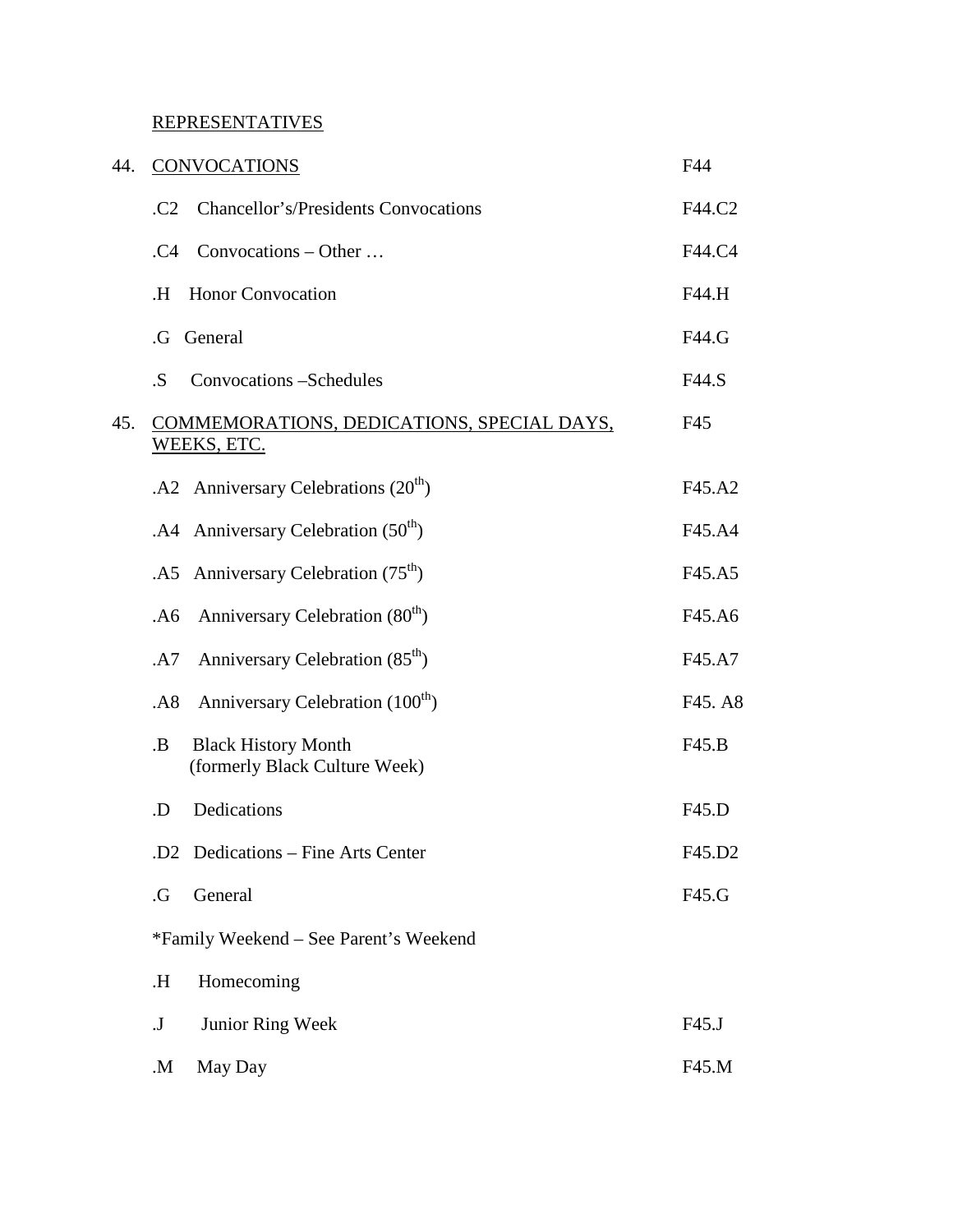|              | .M2 Media Week      | F45.M2 |
|--------------|---------------------|--------|
| $\mathbf{P}$ | Parent's Weekend    | F45.P  |
|              | .R Recognition Week | F45.R  |

| 46. |                 | CONFERENCES, INSTITUTES, SYMPOSIA AT UMW                                                                                      | F46    |
|-----|-----------------|-------------------------------------------------------------------------------------------------------------------------------|--------|
|     | .C              | Conferences – General                                                                                                         | F46.C  |
|     | .C2             | Orchestra Institute                                                                                                           | F46.C2 |
|     | H.              | <b>Historic Preservation Conference</b>                                                                                       | F46.H  |
|     | $\mathbf I$     | Summer Arts & Humanities Institute                                                                                            | F46.I  |
|     | $\cdot$ I2      | Governor's School for the Gifted                                                                                              | F46.I2 |
|     | $\cdot$ P       | Pre-School Leadership Conference                                                                                              | F46.P  |
|     | .S              | Galdos Symposium                                                                                                              | F46.S  |
|     | $T$ .           | <b>Teaching Costuming</b>                                                                                                     | F46.T  |
| 47. |                 | <b>COLLEGE - COMMUNITY RELATIONS</b>                                                                                          | F47    |
|     |                 | (Note: College-Community Orchestra is under Music Department).<br>Includes Fredericksburg Theater and Fredericksburg Singers. |        |
| 48. |                 | <b>BUILDINGS AND GROUNDS</b>                                                                                                  | F48    |
|     |                 | (Includes Buildings Administered by UMW: Belmont; James<br>Monroe Memorial Foundation)                                        |        |
|     | .B <sub>2</sub> | Buildings – General                                                                                                           | F48.B2 |
|     | .B4             | Buildings - Individual                                                                                                        | F48.B4 |
|     | .B6             | Buildings – Insurance                                                                                                         | F48.B6 |
|     | $\mathcal{C}$   | Campus – General                                                                                                              | F48.C  |
| 49. |                 | PAINTINGS AND STATUARY                                                                                                        | F49    |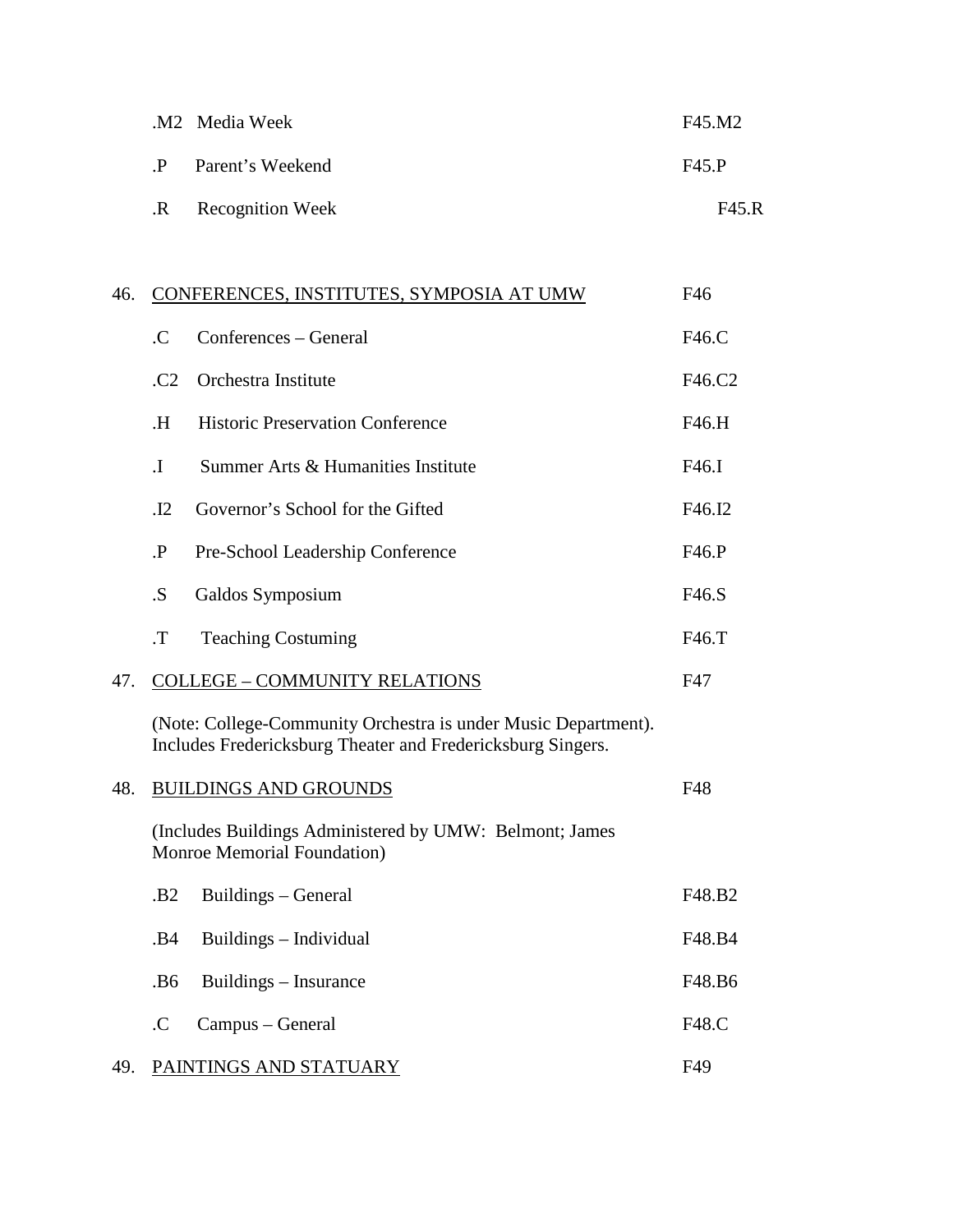|     | $\cdot \mathbf{P}$<br>Paintings                                                       | F49.P           |                 |
|-----|---------------------------------------------------------------------------------------|-----------------|-----------------|
|     | .S.<br>Statuary                                                                       | F49.S           |                 |
| 50. | MEMORABILIA/ARTIFACTS                                                                 | F50             |                 |
| 52. | PICTORIAL MATERIALS<br>(Arranged alphabetically by subject).                          | F52             | S <sub>52</sub> |
| 56. | <b>ALUMNI ASSOCIATION</b>                                                             | F <sub>56</sub> |                 |
|     | Alumni Fund<br>.F2                                                                    | F56.F2          |                 |
|     | Chancellor's Fund<br>.F4                                                              | F56.F4          |                 |
|     | General<br>.G                                                                         | F56.G           |                 |
|     | Individuals, A-Z (Biographical Materials)<br>$\mathbf{I}$ .                           | F56.I           |                 |
| 57. | ALUMNI ASSOCIATION PUBLICATIONS                                                       | F57             |                 |
|     | .P1 Publications                                                                      | F57.P1          |                 |
|     |                                                                                       |                 |                 |
| 58. | <b>ALUMNI – ASSOCIATION (Individuals)</b>                                             | <b>F58</b>      |                 |
| 59. | ALUMNI ASSOCIATION ACTIVITIES                                                         | F59             |                 |
|     | <b>Activities – General</b><br>.A                                                     | F59.A           |                 |
|     | .C Chapter Activities (Sub-Arranged Alphabetically by Name or<br>Chapter)             | F59.C           |                 |
| 60. | <b>ALUMNI HOMECOMING</b>                                                              | F <sub>60</sub> | S60             |
|     | <b>Reunion Class Booklets</b><br>$\mathbf R$                                          |                 | S60.R           |
| 66. | <b>ASSOCIATION MATERIALS</b> (Sub Arranged Alphabetically by<br>Name of Organization) | F <sub>66</sub> |                 |
| 68. | <b>OVERSIZED MATERIALS</b>                                                            | F68             | S68             |
| 69. | <b>SCRAPBOOKS</b>                                                                     |                 | S69             |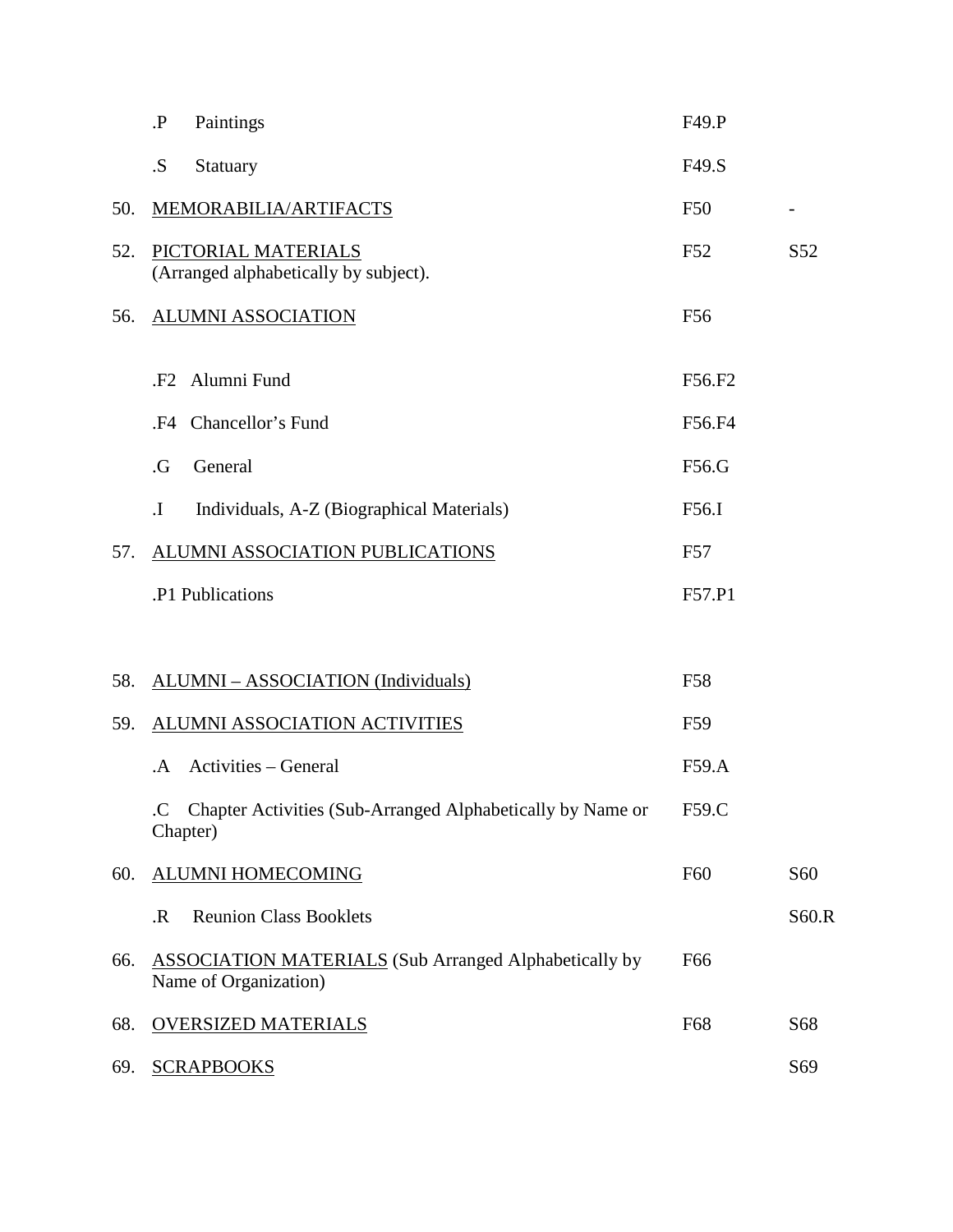| 70. | PUBLICATIONS - OFFICIAL COLLEGE AND STUDENT                                                        | F70   | S70 |
|-----|----------------------------------------------------------------------------------------------------|-------|-----|
|     | (Uncatalogued)                                                                                     |       |     |
|     | <b>Board of Publications</b><br><b>B</b> .                                                         | F70.B |     |
|     | General<br>$\cdot G$                                                                               | F70.G |     |
|     | The Alliance                                                                                       |       |     |
|     | The Battlefield                                                                                    |       |     |
|     | Blue Tide (See Dept, Academic, English)                                                            |       |     |
|     | The Bullet                                                                                         |       |     |
|     | Bulletin (1968 – Date)                                                                             |       |     |
|     | <b>Faculty Bulletins</b>                                                                           |       |     |
|     | <b>Faculty Notes</b>                                                                               |       |     |
|     | Grapevine, Campus                                                                                  |       |     |
|     | Men of MWC Calendar                                                                                |       |     |
|     | Old Man's Hat                                                                                      |       |     |
|     | <b>Student Organization Policy Handbook</b>                                                        |       |     |
|     | This Week                                                                                          |       |     |
|     | Women Faculty/Staff Newsletter                                                                     |       |     |
| 71. | <b>ARTIFACTS</b>                                                                                   |       |     |
| 72. | DEPARTMENT OF INFORMATION TECHNOLOGIES<br>(Formerly Instructional Technology 1997-2002.)           | F72   |     |
|     | .A Audiovisuals                                                                                    | F72.A |     |
|     | Vice President of Information Technologies and Chief<br>$\mathbf{V}$<br><b>Information Officer</b> | F72.V |     |
|     | .T Teaching and Learning Technologies                                                              | F72.T |     |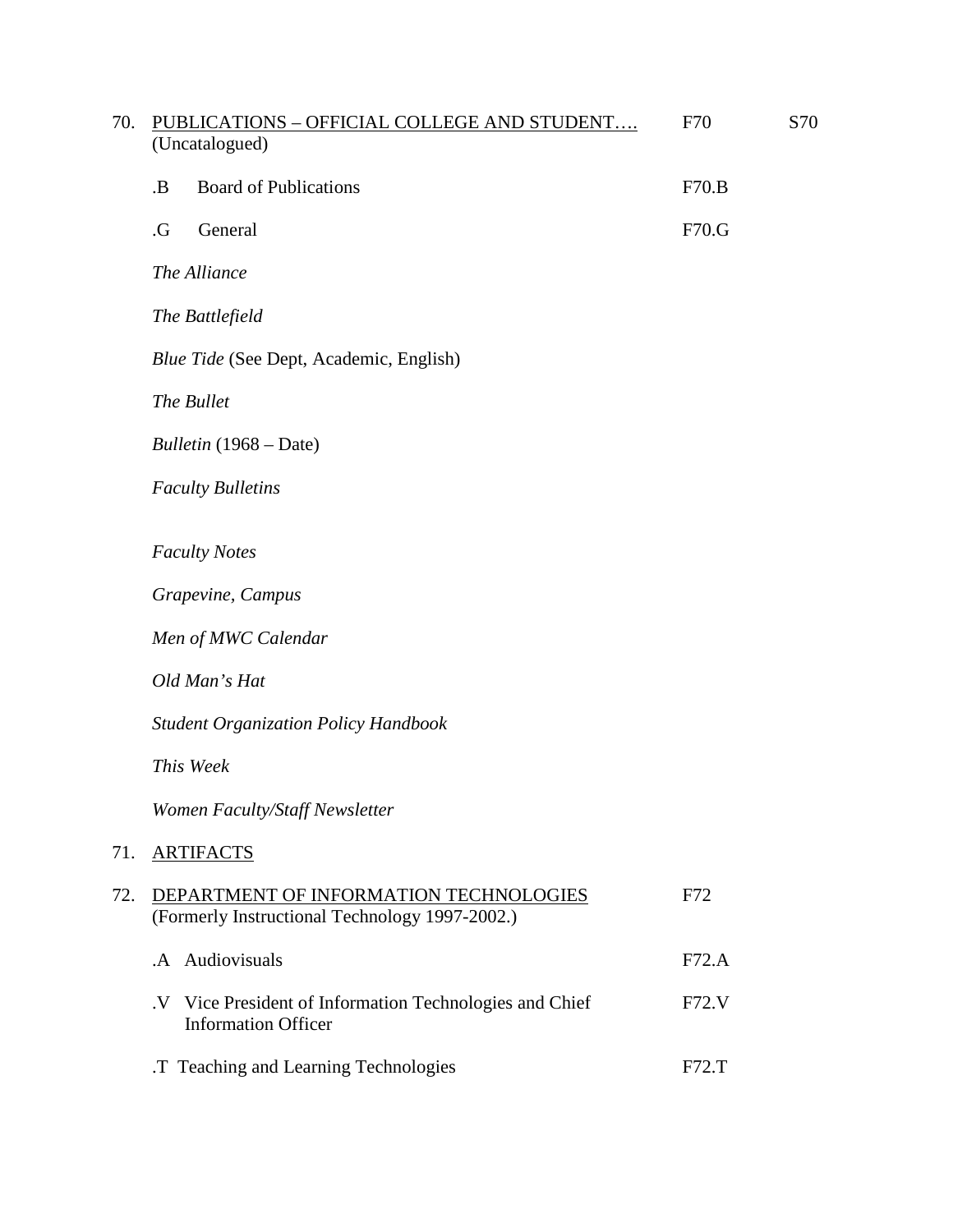| 73. | OFFICE OF UNIVERSITY PUBLICATIONS                                                                                         | F73   |        |
|-----|---------------------------------------------------------------------------------------------------------------------------|-------|--------|
|     | Correspondence, General & Working Papers (1983-1987)<br>.C                                                                | F73.C |        |
|     | Publications<br>$\cdot$ P                                                                                                 |       | S73.P  |
|     | .P2 Publications—Grapevine                                                                                                |       | S73.P2 |
|     | .AV Audiovisuals (A-Z)                                                                                                    |       | S73.AV |
|     |                                                                                                                           |       |        |
| 74. | UNIVERSITY ADVANCEMENT<br>(Formerly Office of University Development)                                                     |       | F74    |
|     | .A Audiovisuals (A-Z)                                                                                                     |       | S74.A  |
|     |                                                                                                                           |       |        |
|     | Publications<br>$\mathbf{P}$                                                                                              | F74.P |        |
|     | Vice President for College Development<br>$\cdot$ V                                                                       | F74.V |        |
| 75. | JAMES FARMER MULTICULTURAL CENTER<br>(Multicultural Center until 1998; previously filed under Vice<br>President's Office) | F75   |        |
|     | <b>Cultural Awareness Series</b><br>.A                                                                                    | F75.A |        |
|     | Conferences<br>$\mathcal{C}$                                                                                              | F75.C |        |
|     | Multicultural Fair<br>.F                                                                                                  | F75.F | S75.F  |
|     | <b>Latino Identities</b><br>.L<br>(formerly Hispanic Heritage Month)                                                      | F75.L |        |
|     | Publications (filed alphabetically)<br>Ъ.<br>(includes The Multicultural Connection)                                      | F75.P |        |
| 76. | OFFICE OF DISABITLITY SERVICES                                                                                            | F76   |        |
|     | Publications<br>$\mathbf{P}$                                                                                              | F76.P |        |